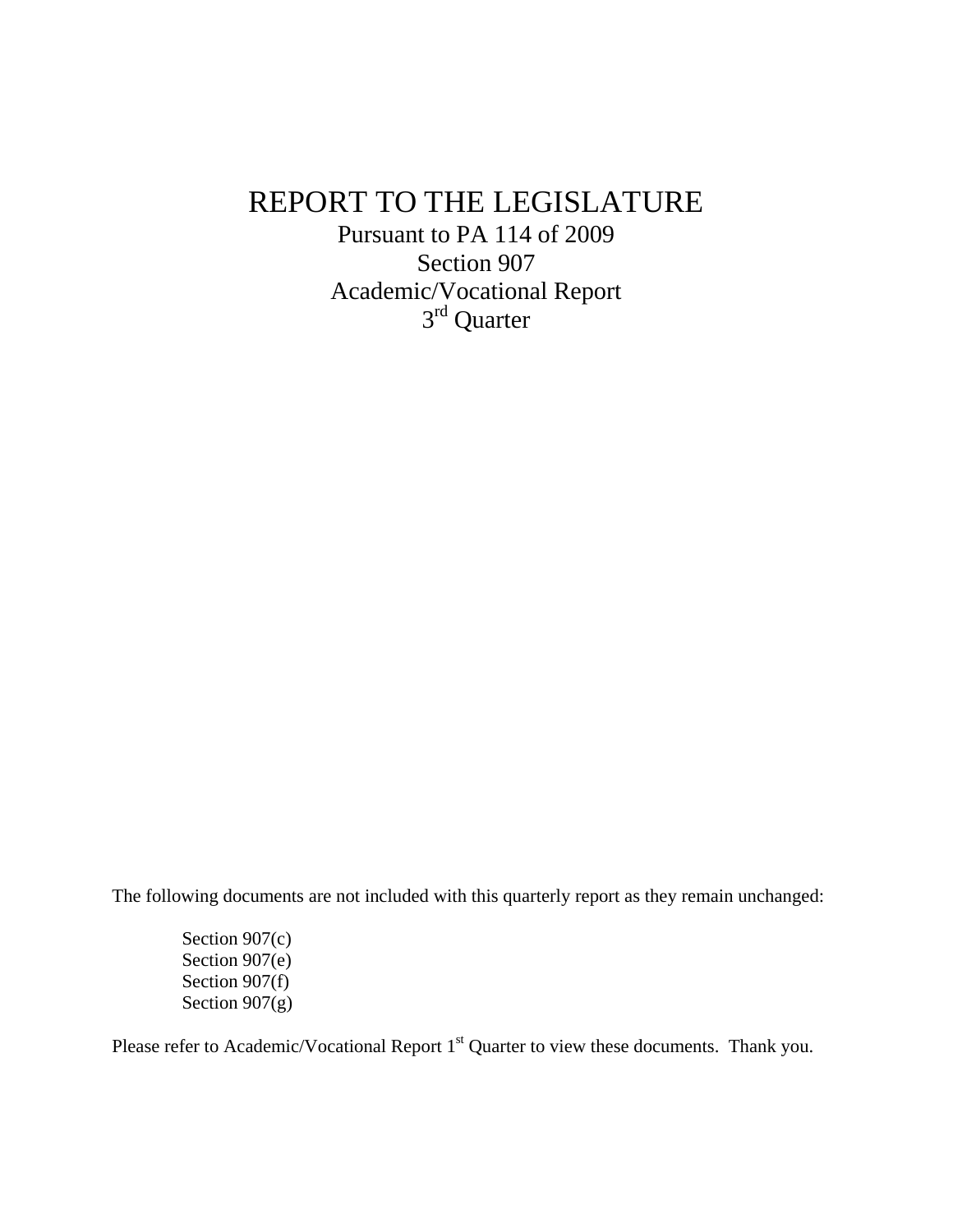| <b>Michigan Department of Corrections CFA - OER, Education</b> |                                             |                                                                            |                                                      |                              |                                                  |                |                              |                       |                                  |                               |                               |                            |                                                        |                                 |                                                                                         |  |
|----------------------------------------------------------------|---------------------------------------------|----------------------------------------------------------------------------|------------------------------------------------------|------------------------------|--------------------------------------------------|----------------|------------------------------|-----------------------|----------------------------------|-------------------------------|-------------------------------|----------------------------|--------------------------------------------------------|---------------------------------|-----------------------------------------------------------------------------------------|--|
| <b>EDUCATION STAFFING GUIDE (FTES)</b>                         |                                             |                                                                            |                                                      |                              |                                                  |                |                              |                       |                                  |                               |                               |                            |                                                        |                                 |                                                                                         |  |
| <b>Principal</b>                                               |                                             |                                                                            |                                                      | <b>Secretary</b>             |                                                  |                | <b>Teachers</b>              |                       |                                  |                               | <b>School</b><br><b>Psych</b> |                            |                                                        |                                 |                                                                                         |  |
| <b>Facility</b>                                                | <b>Current</b>                              |                                                                            |                                                      |                              |                                                  |                | Special Ed.                  | Academic              |                                  |                               | <b>CTE</b>                    |                            |                                                        |                                 | Other                                                                                   |  |
|                                                                | <b>Principal</b>                            | Filled                                                                     | Vacant                                               | Filled                       | Vacant                                           | Filled         | Vacant                       | Filled                | Vacant                           | Filled                        | Vacant                        | Filled                     | Vacant                                                 | CTE<br>Programs                 |                                                                                         |  |
| <b>REGION I</b>                                                |                                             |                                                                            |                                                      |                              |                                                  |                |                              |                       |                                  |                               |                               |                            |                                                        |                                 | 1-Teacher ABE funds                                                                     |  |
| Alger<br>Marquette                                             | <b>Barsch</b>                               | $\mathbf{1}$                                                               | $\mathbf 0$                                          | $\mathbf{1}$                 | $\mathbf 0$                                      | 0<br>0         | $\mathbf{0}$<br>$\mathbf{0}$ | 3<br>5                | $\overline{0}$<br>$\overline{0}$ | 0<br>$\overline{1}$           | $\mathbf{0}$<br>$\mathbf{0}$  | 0<br>$\mathbf 0$           | $\mathbf{0}$<br>$\mathbf{0}$                           | CO                              |                                                                                         |  |
| <b>Newberry</b>                                                | <b>Belles</b>                               | $\overline{1}$                                                             | $\mathbf 0$                                          | $\mathbf 0$                  | $\overline{1}$                                   | 0              | $\mathbf{0}$                 | 8                     | $\mathbf 0$                      | $\overline{1}$                | $\mathbf{1}$                  | 0                          | $\mathbf{0}$                                           | <b>CM</b>                       | <b>BET Teacher Vacancy</b>                                                              |  |
| Chippewa - E                                                   |                                             |                                                                            |                                                      |                              |                                                  | 0              | $\mathbf 0$                  | 4                     | $\mathbf 0$                      | 3                             | $\mathbf{0}$                  | 0                          | $\mathbf{0}$                                           | CO,BT,FT                        |                                                                                         |  |
| Chippewa - W                                                   | Besteman                                    | 1                                                                          | $\mathbf 0$                                          | 3                            | $\mathbf 0$                                      | 0              | $\mathbf{0}$                 | $\overline{4}$        | $\overline{0}$                   | $\overline{2}$                | $\mathbf{0}$                  | $\mathbf 0$                | $\mathbf{0}$                                           | CM,CO<br>CM, WE                 |                                                                                         |  |
| Kinross                                                        |                                             |                                                                            |                                                      |                              |                                                  | 0              | $\mathbf 0$                  | 5                     | $\mathbf{0}$                     | 5                             | $\mathbf{1}$                  | 0                          | $\mathbf 0$                                            | HO, BT, CO                      | AB/AMVacancy                                                                            |  |
| Baraga<br>Ojibway                                              | Corcoran                                    | $\mathbf{1}$                                                               | $\mathbf 0$                                          | 0<br>$\mathbf{1}$            | $\mathbf{0}$<br>$\mathbf{0}$                     | 0<br>$\pmb{0}$ | $\mathbf{0}$<br>$\mathbf{0}$ | 3<br>5                | $\mathbf 0$<br>$\mathbf 0$       | $\mathbf 0$<br>$\overline{1}$ | $\mathbf{0}$<br>$\mathbf{0}$  | $\mathbf 0$<br>$\mathbf 0$ | $\mathbf{0}$<br>$\mathbf{0}$                           | <b>CM</b>                       |                                                                                         |  |
| Pugsley                                                        |                                             | $\mathbf{1}$                                                               | $\mathbf 0$                                          | 1                            | $\mathbf{0}$                                     | 0              | $\mathbf 0$                  | $\overline{c}$        | $\mathbf 0$                      | $\overline{2}$                | $\mathbf{0}$                  | 0                          | $\mathbf{0}$                                           | CO, BT                          |                                                                                         |  |
| Oaks                                                           | Reynolds                                    |                                                                            |                                                      | 1                            | $\mathbf{0}$                                     | 0              | $\mathbf{0}$                 | 3                     | $\mathbf{0}$                     | $\mathbf 0$                   | $\mathbf{0}$                  | 0                          | $\mathbf{0}$                                           |                                 |                                                                                         |  |
| St. Louis                                                      | Vacant                                      | $\mathbf 0$                                                                | 1                                                    | 1                            | $\mathbf 0$                                      | 0              | $\mathbf{1}$                 | $\overline{2}$        | $\mathbf 0$                      | 1                             | $\mathbf{0}$                  | 0                          | $\mathbf 0$                                            | <b>CM</b>                       | Sally Allision Sec. 8-8-10<br>Sp.Ed. Teacher provides                                   |  |
| Saginaw                                                        |                                             |                                                                            |                                                      |                              |                                                  | $\mathbf{1}$   | $\mathbf 0$                  | 4                     | $\mathbf{0}$                     | 3                             | $\mathbf{0}$                  | 0                          | $\mathbf 0$                                            | HO, CM, FT                      | services for St. Louis                                                                  |  |
| <b>REGION II</b><br>Muskegon                                   |                                             |                                                                            |                                                      |                              |                                                  |                |                              | Pennsylvania Contract |                                  |                               |                               |                            |                                                        |                                 |                                                                                         |  |
| Handlon                                                        | Gornick                                     | $\mathbf{1}$                                                               | $\mathbf 0$                                          | $\overline{c}$               | $\mathbf 0$                                      | $\overline{a}$ | $\mathbf 0$                  | $\overline{7}$        | $\mathbf{0}$                     | 8                             | $\mathbf 0$                   | $\mathbf{1}$               | $\mathbf 0$                                            | AM, (2) BT, (2)HO, WE,          | 1 Title I Aide                                                                          |  |
| <b>Bellamy Creek</b>                                           |                                             |                                                                            |                                                      | 1                            | $\mathbf{0}$                                     | 2              | $\mathbf 0$                  | $\overline{7}$        | $\mathbf 0$                      | $\overline{2}$                | $\mathbf 0$                   | 0                          | $\mathbf{0}$                                           | MT. CO<br>CM,BT                 | 2 Title I Aide                                                                          |  |
| <b>IBC DORM</b>                                                | Costello                                    | 1                                                                          | $\mathbf 0$                                          | 0                            | $\overline{0}$                                   | 0              | $\mathbf 0$                  | $\overline{2}$        | $\mathbf 0$                      | $\mathbf{1}$                  | 0.5                           | 0                          | $\mathbf 0$                                            | HO                              | Part time CO                                                                            |  |
| Crane                                                          | Hoag                                        | 1                                                                          | $\mathbf{0}$                                         | 1                            | $\mathbf 0$                                      | 0              | $\mathbf 0$                  | 4                     | $\mathbf{0}$                     | 3                             | $\mathbf 0$                   | 0                          | $\mathbf 0$                                            | HO, FT, VGA                     |                                                                                         |  |
| <b>Lakeland</b><br>Mid Michigan                                |                                             |                                                                            |                                                      | $\mathbf{1}$<br>$\mathbf{1}$ | $\mathbf{0}$<br>$\mathbf{0}$                     | 0<br>0         | $\mathbf{0}$<br>$\mathbf{0}$ | $\overline{4}$<br>3   | $\mathbf{0}$<br>$\mathbf 0$      | 3<br>$\overline{4}$           | $\mathbf{0}$<br>$\mathbf{0}$  | 0<br>0                     | $\mathbf{0}$<br>$\mathbf{0}$                           | FT, HO,CO<br>EL, HO, CM, BT     |                                                                                         |  |
| <b>Pine River</b>                                              | Davidson                                    | 1                                                                          | $\mathbf 0$                                          | $\mathbf 0$                  | $\mathbf{0}$                                     | 0              | $\mathbf{0}$                 | 5                     | $\overline{0}$                   | 2                             | $\mathbf 0$                   | $\mathbf 0$                | $\mathbf{0}$                                           | CO, HO                          |                                                                                         |  |
| <b>Brooks</b>                                                  |                                             |                                                                            | $\mathbf 0$                                          | $\mathbf{1}$                 | $\mathbf{0}$                                     | 0              | $\mathbf{0}$                 | 3                     | $\mathbf{1}$                     | $\overline{2}$                | $\mathbf{0}$                  | 0                          | $\mathbf{0}$                                           | EL, FT                          | 1 Military FTE                                                                          |  |
| W. Shoreline                                                   | <b>Barnett</b>                              | 1                                                                          |                                                      | $\mathbf{1}$                 | $\mathbf{0}$                                     | 0              | $\mathbf{0}$                 | $\overline{4}$        | $\mathbf 0$                      | $\mathbf 0$                   | $\mathbf{1}$                  | $\mathbf 0$                | $\mathbf{0}$                                           | CO                              |                                                                                         |  |
| Carson City                                                    | Schrauben                                   | $\mathbf{1}$                                                               | $\mathbf{0}$                                         | $\mathbf{1}$<br>$\mathbf{1}$ | $\mathbf{0}$<br>$\mathbf{0}$                     | 0<br>0         | $\mathbf{0}$<br>$\mathbf{0}$ | 3<br>$\,$ 5 $\,$      | $\mathbf 0$<br>$\mathbf 0$       | 3<br>$\mathbf{1}$             | $\mathbf{0}$<br>$\mathbf{0}$  | $\mathbf 0$<br>$\mathbf 0$ | $\mathbf{0}$<br>$\mathbf{0}$                           | BT, HO,CO<br>FT                 | (formally Boyer Rd.,)                                                                   |  |
| Michigan Reformatory                                           | Peak                                        | 1                                                                          | 0                                                    | 1                            | $\mathbf{0}$                                     | 1              | $\mathbf{0}$                 | 5                     | $\mathbf 0$                      | 1                             | $\mathbf{0}$                  | 0                          | $\mathbf{0}$                                           | <b>CM</b>                       |                                                                                         |  |
| Ionia Max.                                                     |                                             |                                                                            |                                                      | $\mathbf{1}$                 | $\mathbf 0$                                      | 1              | $\mathbf{0}$                 | $\mathbf{1}$          | $\mathbf 0$                      | 0                             | $\mathbf{0}$                  | 0                          | $\mathbf 0$                                            |                                 |                                                                                         |  |
| <b>REGION III</b><br>Ryan                                      |                                             |                                                                            | $\mathbf 0$                                          | 1                            | $\mathbf 0$                                      | 1              | $\mathbf 0$                  | 4                     | $\mathbf 0$                      | 2                             | $\mathbf{1}$                  | 0                          | $\mathbf 0$                                            | FT, CR                          | AB/AMVacancy                                                                            |  |
| Mound                                                          | <b>Banks</b>                                | $\mathbf{1}$                                                               |                                                      | $\mathbf{1}$                 | $\mathbf{0}$                                     | 0              | $\mathbf{0}$                 | $\overline{4}$        | $\mathbf 0$                      | 4                             | $\mathbf 0$                   | 0                          | $\mathbf{0}$                                           | BT, CM, HO,CO                   |                                                                                         |  |
| Thumb                                                          | Featherstone                                | 1                                                                          | $\mathbf 0$                                          | $\mathbf{1}$                 | $\mathbf{0}$                                     | 2              | $\mathbf{1}$                 | 3                     | $\mathbf 0$                      | 4                             | $\mathbf{0}$                  | 1                          | $\mathbf 0$                                            | BT, FT, HO, CM                  | 2 Title I Aides - Sp.Ed.<br>Teacher provides temp.<br>services at ARF and<br><b>MRF</b> |  |
| Women's Huron Valley                                           | <b>Dick</b>                                 | $\mathbf{1}$                                                               | $\overline{0}$                                       | 1                            | $\overline{0}$                                   | $\overline{2}$ | $\mathbf 0$                  | 3                     | $\mathbf{1}$                     | 6                             | $\mathbf{0}$                  | 0                          | $\mathbf{0}$                                           |                                 | Sp.Ed. Teacher provides<br>HO, BT, AM, CO, FT, CM temp. services at ARF &               |  |
| <b>HVW Reception</b>                                           |                                             |                                                                            |                                                      | $\mathbf{1}$                 | $\mathbf 0$                                      | 0              | $\mathbf 0$                  | $\mathbf 0$           | $\mathbf 0$                      | $\mathbf 0$                   | $\mathbf{0}$                  | 0                          | $\mathbf{0}$                                           |                                 | <b>WCC</b>                                                                              |  |
| Egeler                                                         | <b>Meyers</b>                               | 1                                                                          | $\mathbf 0$                                          | $\mathbf{1}$                 | $\mathbf{1}$                                     | $\mathbf{1}$   | $\mathbf{0}$                 | $\overline{2}$        | $\mathbf{1}$                     | 0                             | $\mathbf{0}$                  | 0                          | $\mathbf 0$                                            |                                 | <b>GOA Limited Term</b><br>(vac)Sp. Ed. Teacher<br>provides services at SMT             |  |
| Cotton                                                         |                                             |                                                                            |                                                      | $\mathbf{1}$                 | $\mathbf{0}$                                     | $\mathbf{1}$   | $\mathbf 0$                  | 5                     | $\mathbf{0}$                     | $\overline{\mathbf{c}}$       | $\mathbf 0$                   | 0                          | $\mathbf{1}$                                           | BT, FT                          | 1 Title I Aide                                                                          |  |
| Macomb                                                         | Gay                                         | $\overline{1}$                                                             | $\mathbf 0$                                          | $\mathbf{1}$                 | $\mathbf{0}$                                     | 0              | $\mathbf{0}$                 | 3                     | $\mathbf 0$                      | 3                             | $\mathbf{0}$                  | 0                          | $\mathbf{0}$                                           | FT, HO, CO                      | includes 1 UAW FTE                                                                      |  |
| Parnall                                                        |                                             |                                                                            |                                                      |                              | $\mathbf 0$                                      | 0              | $\mathbf 0$                  | 4                     | $\mathbf{1}$                     | 5                             | $\mathbf 0$                   | 0                          | $\mathbf{0}$                                           | (2) HO, AM, BT, CM              |                                                                                         |  |
| (SAI)                                                          | McKenzie                                    | 1                                                                          | $\mathbf 0$                                          | 1                            |                                                  | 0              | $\mathbf 0$                  | 0                     | $\mathbf{0}$                     | $\mathbf{1}$                  | $\mathbf 0$                   | 0                          | $\mathbf 0$                                            | <b>BET</b>                      |                                                                                         |  |
| Woodland<br><b>Cooper Street</b>                               | Crenshaw                                    | $\mathbf{1}$                                                               | $\mathbf 0$                                          | $\mathbf{1}$                 | $\mathbf 0$<br>$\mathbf{0}$                      | 0<br>0         | $\mathbf 0$<br>$\mathbf{0}$  | 0<br>5                | $\mathbf{0}$<br>$\mathbf{0}$     | 0<br>$\mathbf{1}$             | $\mathbf 0$<br>$\mathbf 0$    | 0<br>0                     | $\mathbf 0$<br>$\mathbf{0}$                            | <b>CM</b>                       |                                                                                         |  |
| Gus Harrison - S                                               |                                             |                                                                            | $\overline{0}$                                       | $\mathbf{1}$                 | $\mathbf{0}$                                     | 0              | $\mathbf{0}$                 | $\overline{2}$        | $\mathbf{0}$                     | $\mathbf{1}$                  | $\mathbf{1}$                  | 0                          | $\overline{0}$                                         | EL, BET                         | Add BET Vacancy                                                                         |  |
| Gus Harrison - N                                               | Murphy                                      | $\mathbf 1$                                                                |                                                      | $\mathbf{1}$                 | $\overline{0}$                                   | $\mathbf{1}$   | $\mathbf{0}$                 | $\overline{2}$        | $\mathbf 0$                      | 3                             | $\mathbf{0}$                  | 0                          | $\mathbf{0}$                                           | OPT, CMT, FT                    |                                                                                         |  |
| <b>TOTALS</b>                                                  |                                             | 20                                                                         | $\mathbf{1}$                                         | 32                           | $\overline{2}$                                   | 15             | $\overline{2}$               | 138                   | 4                                | 81                            | 5.5                           | $\overline{2}$             | $\mathbf{1}$                                           |                                 |                                                                                         |  |
|                                                                | *Current Filled FTEs<br><b>Vacancies</b>    |                                                                            |                                                      | 288.0                        | 15.5 Legislative FTE's Approved                  |                |                              |                       |                                  |                               |                               |                            |                                                        |                                 | 303.5                                                                                   |  |
|                                                                | <b>Total Approved FTEs</b><br>and Vacancies |                                                                            |                                                      | 303.5                        |                                                  |                |                              |                       |                                  |                               |                               |                            |                                                        |                                 |                                                                                         |  |
|                                                                |                                             |                                                                            |                                                      |                              |                                                  |                |                              |                       |                                  |                               |                               | <b>CTE Programs</b>        |                                                        |                                 |                                                                                         |  |
|                                                                |                                             |                                                                            |                                                      |                              | AВ                                               | Auto Body      |                              |                       |                                  |                               |                               | FT                         |                                                        | Food Technology and Hospitality |                                                                                         |  |
|                                                                |                                             | AM                                                                         |                                                      | Auto Mechanics               |                                                  |                |                              |                       | HO                               |                               | Horticulture                  |                            |                                                        |                                 |                                                                                         |  |
|                                                                |                                             | BT<br><b>Building Trades</b><br>CO<br><b>Business Education Technology</b> |                                                      |                              |                                                  |                |                              |                       | MT<br>Machine Tool<br>OPT        |                               |                               |                            |                                                        |                                 |                                                                                         |  |
|                                                                |                                             |                                                                            |                                                      |                              | <b>CM</b><br>VGA<br><b>Custodial Maintenance</b> |                |                              |                       |                                  |                               |                               |                            | <b>Optical Technology</b><br>Visual Graphic Technology |                                 |                                                                                         |  |
|                                                                |                                             | <b>CR</b>                                                                  | <b>WE</b><br><b>Computer Refurbishing</b><br>Welding |                              |                                                  |                |                              |                       |                                  |                               |                               |                            |                                                        |                                 |                                                                                         |  |
|                                                                |                                             | EL.<br>Electronics                                                         |                                                      |                              |                                                  |                |                              |                       |                                  |                               |                               |                            |                                                        |                                 |                                                                                         |  |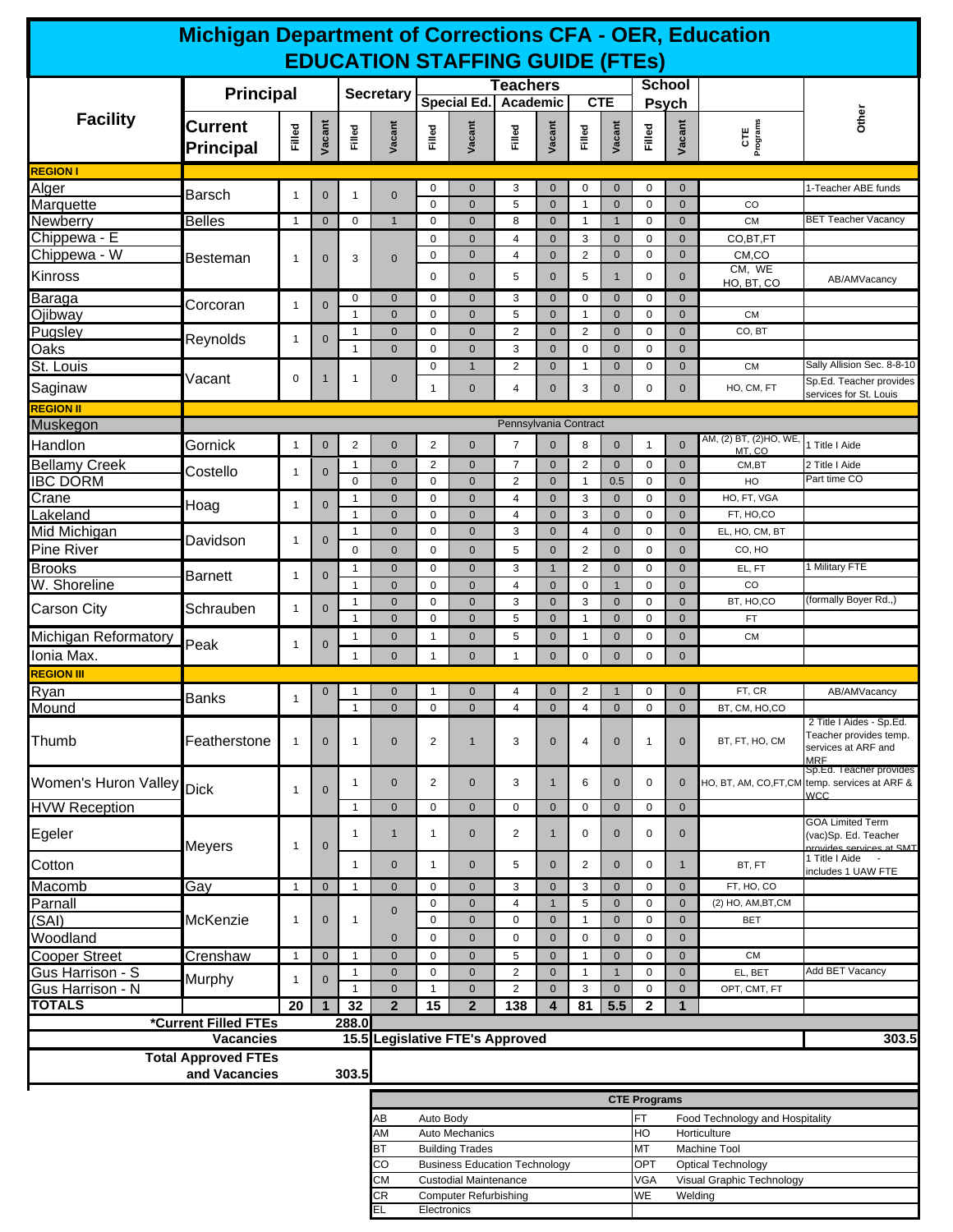| <b>SECTION 907(B) - QUARTERLY REPORT - 3RD QUARTER</b> |                                 |                                     |                |                               |                                                 |                  |                                                                                                                                                            |                          |                |                  |                |                           |                   |                 |                |                  |                                                 |                                         |
|--------------------------------------------------------|---------------------------------|-------------------------------------|----------------|-------------------------------|-------------------------------------------------|------------------|------------------------------------------------------------------------------------------------------------------------------------------------------------|--------------------------|----------------|------------------|----------------|---------------------------|-------------------|-----------------|----------------|------------------|-------------------------------------------------|-----------------------------------------|
|                                                        | <b>SCHOOL</b>                   |                                     | <b>GED</b>     |                               |                                                 |                  |                                                                                                                                                            |                          |                |                  |                | <b>AVERAGE ENROLLMENT</b> |                   |                 |                |                  | <b>AVERAGE NUMBER ON</b><br><b>WAITING LIST</b> |                                         |
| Fac.                                                   |                                 | <b>GED SUBTEST</b><br><b>PASSED</b> | SUBTEST<br>YTD | <b>GED PASSED</b><br>COMPLETE | <b>GED PASSED</b><br>COMPLETE YTI<br><b>TTD</b> | <b>GED</b>       | <b>CTE COMP. YTD</b><br><b>COMPLETIONS</b><br><b>CTE (VOC)<br/>COMPLETIONS</b><br>PRE-RELEASE<br>PAROLED w/o<br>PAROLED w/o<br><b>PRISONERS</b><br>GED YTD | PRE-RELEASE<br>COMP. YTD | Academic       | SP.<br>E         | Pre-Rel.       | VOC (CTE)                 | Academic<br>(GED) | Pre-Rel.        | VOC (CTE)      |                  |                                                 |                                         |
| <b>LMF</b>                                             | <b>Alger Max. Facility</b>      | 53                                  | 163            | 6 <sup>1</sup>                | 23                                              | $\mathbf{1}$     |                                                                                                                                                            | $\overline{0}$           | $\overline{0}$ | $\overline{0}$   | $\overline{0}$ | 92                        | $\overline{0}$    | $\overline{0}$  | $\overline{0}$ | 30               | <b>11</b>                                       | $\overline{0}$                          |
|                                                        | AMF Baraga Max. Fac.            | 138                                 | 317            | 13                            | 32                                              | $\mathbf{1}$     | $\overline{4}$                                                                                                                                             | $\mathbf{0}$             | $\overline{0}$ | 15               | 70             | 136                       | $\mathbf{0}$      | 14              | $\mathbf{0}$   | 19               | 17                                              | $\overline{0}$                          |
| <b>IBC</b>                                             | <b>Bellamy Creek</b>            | 152                                 | 429            | 37                            | 94                                              | 25               | 95                                                                                                                                                         | 36                       | 120            | 44               | 64             | 322                       | 72                | 23              | 85             | $\overline{0}$   | $\mathbf{1}$                                    | 46                                      |
| <b>LRF</b>                                             | <b>Brooks Corr. Fac.</b>        | 74                                  | 238            | 11                            | 32                                              | $\boldsymbol{0}$ | 3                                                                                                                                                          | 8                        | 37             | $10\,$           | 16             | 206                       | $\overline{2}$    | $\overline{7}$  | 58             | 99               | $\overline{0}$                                  | 168                                     |
| <b>DRF</b>                                             | <b>Carson City Complex</b>      | 144                                 | 334            | 21                            | 59                                              | $\overline{2}$   | $\overline{5}$                                                                                                                                             | 21                       | 94             | 29               | 88             | 274                       | $\overline{0}$    | 17              | 101            | 92               | 134                                             | 306                                     |
| <b>URF</b>                                             | <b>Chippewa Complex</b>         | 69                                  | 301            | 15                            | 62                                              | $\boldsymbol{0}$ | $\boldsymbol{0}$                                                                                                                                           | 49                       | 87             | 30               | 69             | 385                       | $\boldsymbol{0}$  | 14              | 106            | 106              | 107                                             | 305                                     |
| <b>JCS</b>                                             | <b>Cooper Street Fac.</b>       | 70                                  | 204            | 16                            | 38                                              | $\overline{0}$   | 26                                                                                                                                                         | 18                       | 46             | 116              | 374            | 232                       | $\overline{0}$    | 52              | 31             | 94               | 379                                             | 109                                     |
| <b>JCF</b>                                             | <b>Cotton Corr. Fac.</b>        | 126                                 | 344            | 12                            | 46                                              | $\tau$           | 20                                                                                                                                                         | 6                        | 30             | 34               | 83             | 319                       | 27                | 11              | 55             | 66               | 6                                               | 122                                     |
| <b>ACF</b>                                             | <b>Crane Corr. Fac.</b>         | 80                                  | 261            | $\overline{8}$                | 42                                              | $\overline{9}$   | 19                                                                                                                                                         | 11                       | 41             | 74               | 164            | 186                       | $\mathbf{1}$      | 11              | 68             | $\overline{0}$   | 599                                             | 130                                     |
|                                                        | RGC Egeler Corr. Fac.           | 8                                   | 14             | $\overline{0}$                | $\sqrt{2}$                                      | 1                | $\overline{c}$                                                                                                                                             | $\overline{0}$           | $\overline{0}$ | $6\,$            | 15             | 14                        | $\mathbf{0}$      | 10              | $\mathbf{0}$   | $\boldsymbol{0}$ | $\overline{0}$                                  | $\overline{0}$                          |
| <b>ARF</b>                                             | <b>Gus Harrison Complex</b>     | 47                                  | 184            | 14                            | 44                                              | $\overline{0}$   | 33                                                                                                                                                         | 15                       | 56             | 59               | 169            | 210                       | $6\overline{6}$   | 71              | 74             | 239              | 269                                             | 33                                      |
|                                                        | <b>MTU</b> Handlon Corr. Fac    | 121                                 | 340            | 19                            | 56                                              | $\boldsymbol{7}$ | $\overline{13}$                                                                                                                                            | 46                       | 110            | $\overline{38}$  | 110            | 248                       | $\overline{32}$   | $\overline{32}$ | 151            | 84               | 516                                             | 48                                      |
|                                                        | <b>WHV</b> Huron Valley Women's | 121                                 | 350            | 18                            | 55                                              | 12               | 64                                                                                                                                                         | 26                       | 87             | 56               | 170            | 340                       | $\overline{0}$    | 32              | 169            | 139              | 62                                              | 337                                     |
| <b>ICF</b>                                             | Ionia Max. Fac.                 | 16                                  | 58             | 3                             | 19                                              | $\sqrt{2}$       | 3                                                                                                                                                          | $\overline{0}$           | $\overline{0}$ | $\boldsymbol{0}$ | 12             | 98                        | 24                | 6               | $\mathbf{0}$   | 63               | $\overline{0}$                                  | $\overline{0}$                          |
| <b>KCF</b>                                             | <b>Kinross Corr. Fac.</b>       | 68                                  | 155            | $\overline{8}$                | 26                                              | $\mathbf{1}$     | $\overline{2}$                                                                                                                                             | 40                       | 144            | 26               | 92             | 118                       | $\overline{0}$    | 23              | 185            | 77               | 50                                              | 366                                     |
| <b>LCF</b>                                             | <b>Lakeland Corr. Fac.</b>      | 89                                  | 297            | 6                             | 36                                              | $\overline{4}$   | 12                                                                                                                                                         | 29                       | 60             | $\boldsymbol{0}$ | 46             | 148                       | $\mathbf{0}$      | 15              | 85             | $\boldsymbol{0}$ | 64                                              | 167                                     |
| <b>MRF</b>                                             | <b>Macomb Corr. Fac.</b>        | 119                                 | 346            | 23                            | 54                                              | 9 <sup>°</sup>   | 42                                                                                                                                                         | $\sqrt{8}$               | 32             | 14               | 62             | 192                       | $\overline{0}$    | $\overline{0}$  | 122            | $\overline{0}$   | $\overline{0}$                                  | 27                                      |
| <b>MBP</b>                                             | <b>Marquette Branch Prison</b>  | 85                                  | 199            | 10                            | 44                                              | $\mathfrak{Z}$   | $\overline{4}$                                                                                                                                             | $\mathbf{0}$             | $\overline{0}$ | 60               | 160            | 146                       | $\mathbf{0}$      | 52              | 25             | 90               | 118                                             | 105                                     |
| <b>RMI</b>                                             | <b>Michigan Reformatory</b>     | 79                                  | 258            | 14                            | 44                                              | $\overline{1}$   | $\mathbf{1}$                                                                                                                                               | 14                       | 24             | $\overline{8}$   | 8 <sup>°</sup> | 184                       | 12                | 12              | 26             | 160              | $\overline{0}$                                  | 100                                     |
| <b>STF</b>                                             | Mid-Michigan Corr. Fac.         | 43                                  | 123            | 11                            | 22                                              | 12               | 18                                                                                                                                                         | 32                       | 117            | 79               | 285            | 99                        | $\mathbf{0}$      | 82              | 93             | 63               | 64                                              | 379                                     |
| <b>NRF</b>                                             | <b>Mound Corr. Fac.</b>         | $\overline{0}$                      | 29             | 15                            | 22                                              | $\overline{0}$   | 3 <sup>1</sup>                                                                                                                                             | 15                       | 31             | 115              | 450            | 142                       | $\sqrt{8}$        | 38              | 77             | 67               | 33                                              | 47                                      |
| <b>MCF</b>                                             | Muskegon Corr. Fac.             | $\boldsymbol{0}$                    | 77             | $\overline{0}$                | 8                                               | $\boldsymbol{0}$ | $\sqrt{2}$                                                                                                                                                 | $\overline{0}$           | 43             | $\boldsymbol{0}$ | 18             | closed                    | closed            | closed          | closed         | closed           | closed                                          | closed                                  |
| <b>NCF</b>                                             | <b>Newberry Corr. Fac.</b>      | 146                                 | 297            | 17                            | 43                                              | $\overline{2}$   | $\overline{5}$                                                                                                                                             | 25                       | 72             | 29               | 66             | 288                       | $\overline{0}$    | 30              | 45             | 11               | 82                                              | 73                                      |
| <b>ECF</b>                                             | Oaks Corr. Fac.                 | 112                                 | 248            | 20                            | 38                                              | $\mathbf{1}$     | $\overline{3}$                                                                                                                                             | $\mathbf{0}$             | $\overline{0}$ | $\boldsymbol{0}$ | $\overline{0}$ | 173                       | $\boldsymbol{0}$  | $\overline{0}$  | $\mathbf{0}$   | 40               | 15                                              | $\mathbf{0}$                            |
| <b>OCF</b>                                             | <b>Ojibway Corr. Fac.</b>       | 254                                 | 598            | 29                            | 81                                              | 9                | 15                                                                                                                                                         | 16                       | 35             | 68               | 163            | 227                       | $\overline{0}$    | 34              | 28             | 14               | 197                                             | 514                                     |
| <b>SMT</b>                                             | <b>Parnall Corr.Fac.</b>        | 127                                 | 222            | 21                            | 31                                              | 24               | 31                                                                                                                                                         | 21                       | 26             | $\boldsymbol{0}$ | 39             | 176                       | 15                | $\overline{0}$  | 99             | 177              | $\overline{0}$                                  | 108                                     |
| <b>SPR</b>                                             | <b>Pine River Corr. Fac.</b>    | 124                                 | 190            | 27                            | 49                                              | $\overline{6}$   | 10                                                                                                                                                         | 29                       | 68             | 40               | 79             | 164                       | $\overline{8}$    | 35              | 44             | 47               | 31                                              | 45                                      |
|                                                        | <b>MPF</b> Pugsley Corr. Fac.   | 69                                  | 237            | 14                            | 41                                              | 17               | $22\,$                                                                                                                                                     | 19                       | 58             | 54               | 178            | 130                       | $\Omega$          | 18              | 43             | 64               | 29                                              | 176                                     |
|                                                        | <b>RRF Ryan Corr. Fac.</b>      | 50                                  | 65             | $\overline{5}$                | 13                                              | 18               | 30 <sup>°</sup>                                                                                                                                            | $\mathbf{1}$             |                | 137              | 195            | 173                       | $\overline{4}$    | 46              | 49             | 61               | $\overline{0}$                                  | 41                                      |
|                                                        | <b>SRF</b> Saginaw Corr. Fac.   | $72\,$                              | 266            | 10                            | 42                                              | $8\,$            | 23                                                                                                                                                         | 36                       | 94             | $10\,$           | 17             | 241                       | 17                | 3               | 74             | 103              | 87                                              | 198                                     |
|                                                        | <b>SLF St. Louis Corr. Fac.</b> | 78                                  | 171            | 14                            | 42                                              | $\overline{1}$   | $\mathbf{1}$                                                                                                                                               | 14                       | 57             | $\overline{0}$   | 8 <sup>2</sup> | 123                       | 12                | $\overline{4}$  | 24             | 293              | $\overline{0}$                                  | 37                                      |
|                                                        | <b>TCF</b> Thumb Corr. Fac.     | 18                                  | 294            | 18                            | 74                                              | 24               | 47                                                                                                                                                         | 84                       | 156            | $\overline{0}$   | 22             | 331                       | 67                | $\overline{0}$  | 109            | 140              | 279                                             | 74                                      |
|                                                        | <b>MTF West Shoreline</b>       | 75                                  | 175            | $\overline{9}$                | $\overline{20}$                                 | 36               | 61                                                                                                                                                         | $\overline{0}$           | 16             | $\overline{11}$  | 38             | 178                       | $\overline{0}$    | 13              | $\overline{0}$ | 75               | $\overline{0}$                                  | 375                                     |
|                                                        | <b>TOTAL</b>                    | 2,827                               | 7,784          | 464                           | 1,334                                           | 243              | 620                                                                                                                                                        | 619                      | 1,742          | 1,162            |                | 3,330 6,294.3 308.0       |                   | 706.0           |                |                  |                                                 | $2,026.3$ $2,513.7$ $3,149.3$ $4,436.0$ |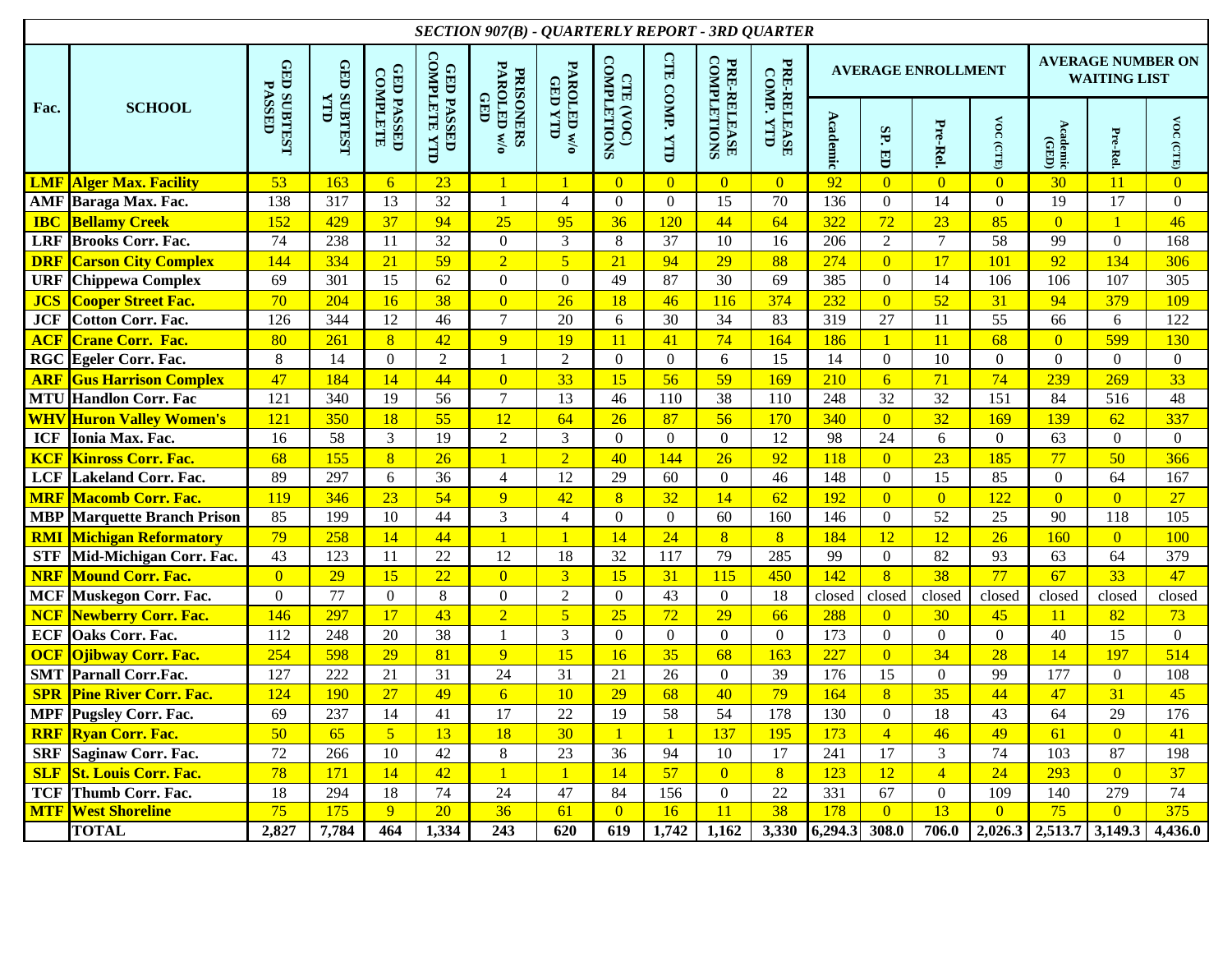| SECTION 907(b) QUARTERLY REPORT - 3RD QUARTER |                                         |                   |                         |  |  |  |  |  |  |
|-----------------------------------------------|-----------------------------------------|-------------------|-------------------------|--|--|--|--|--|--|
|                                               |                                         | Average           |                         |  |  |  |  |  |  |
| Facility                                      | Programs                                | Enrollment        | Completion              |  |  |  |  |  |  |
| <b>IBC</b>                                    | <b>Bellamy Creek</b>                    |                   |                         |  |  |  |  |  |  |
|                                               | <b>Building Trades</b>                  | 21.0              | 15                      |  |  |  |  |  |  |
|                                               | <b>Custodial Maintenance Technology</b> | 32.0              | 14                      |  |  |  |  |  |  |
|                                               | Horticulture                            | 32.0              | $\overline{7}$          |  |  |  |  |  |  |
| <b>LRF</b>                                    | <b>Brooks</b>                           |                   |                         |  |  |  |  |  |  |
|                                               | Electronics                             | 29.7              | 7                       |  |  |  |  |  |  |
|                                               | Food Tech/Hospitality Management        | 28.7              | $\overline{1}$          |  |  |  |  |  |  |
| <b>DRF</b>                                    | <b>Carson City Complex</b>              |                   |                         |  |  |  |  |  |  |
|                                               | <b>Business Education Technology</b>    | 30.3              | 15                      |  |  |  |  |  |  |
|                                               | <b>Building Trades</b>                  | 18.0              | $\overline{0}$          |  |  |  |  |  |  |
|                                               | Food Tech/Hospitality Management        | 12.7              | $\frac{2}{4}$           |  |  |  |  |  |  |
|                                               | Horticulture                            | $18.\overline{3}$ |                         |  |  |  |  |  |  |
| <b>URF</b>                                    | <b>Chippewa Complex</b>                 |                   |                         |  |  |  |  |  |  |
|                                               | <b>Business Education Technology</b>    | 30.7              | 20                      |  |  |  |  |  |  |
|                                               | <b>Building Trades</b>                  | 24.0              | 10                      |  |  |  |  |  |  |
|                                               | <b>Custodial Maintenance Technology</b> | 26.7              | 17                      |  |  |  |  |  |  |
|                                               | Food Tech/Hospitality Management        | $\overline{24.7}$ | $\overline{2}$          |  |  |  |  |  |  |
| <b>JCS</b>                                    | <b>Cooper Street</b>                    |                   |                         |  |  |  |  |  |  |
|                                               | <b>Custodial Maintenance Technology</b> | 30.7              | 18                      |  |  |  |  |  |  |
| <b>JCF</b>                                    | <b>Cotton</b>                           |                   |                         |  |  |  |  |  |  |
|                                               | <b>Custodial Maintenance Technology</b> | 24.7              | 0                       |  |  |  |  |  |  |
|                                               | Food Tech/Hospitality Management        | 29.0              | 6                       |  |  |  |  |  |  |
| <b>ACF</b>                                    | <b>Crane</b>                            |                   |                         |  |  |  |  |  |  |
|                                               | Food Tech/Hospitality Management        | 26.3              | $\mathbf 0$             |  |  |  |  |  |  |
|                                               | Horticulture                            | 29.0              |                         |  |  |  |  |  |  |
|                                               | <b>Visual Graphics</b>                  | 12.3              | $\frac{1}{2}$           |  |  |  |  |  |  |
| <b>ARF</b>                                    | <b>Gus Harrison</b>                     |                   |                         |  |  |  |  |  |  |
|                                               | <b>Custodial Maintenance Technology</b> | 11.7              | $\overline{2}$          |  |  |  |  |  |  |
|                                               | Electronics                             | 27.0              | $\overline{1}$          |  |  |  |  |  |  |
|                                               | Food Tech/Hospitality Management        | 12.7              | $\overline{7}$          |  |  |  |  |  |  |
|                                               | Horticulture                            | 16.7              | $\frac{0}{5}$           |  |  |  |  |  |  |
|                                               | <b>Optical Technology</b>               | 14.3              |                         |  |  |  |  |  |  |
| <b>MTU</b>                                    | <b>Handlon</b>                          |                   |                         |  |  |  |  |  |  |
|                                               | <b>Auto Mechanics</b>                   | $\overline{2}7.3$ | $6 \,$                  |  |  |  |  |  |  |
|                                               | <b>Business Education Technology</b>    | 22.3              | 10                      |  |  |  |  |  |  |
|                                               | <b>Building Trades</b>                  | 26.0              | $\overline{6}$          |  |  |  |  |  |  |
|                                               | <b>Custodial Maintenance Technology</b> | 0.0               | $\overline{0}$          |  |  |  |  |  |  |
|                                               | Horticulture                            | 19.7              | $\overline{2}$          |  |  |  |  |  |  |
|                                               | Welding                                 | 26.7              | 10                      |  |  |  |  |  |  |
|                                               | Machine Tool                            | 18.0              | 12                      |  |  |  |  |  |  |
| <b>WHV</b>                                    | <b>Huron Valley Complex</b>             |                   |                         |  |  |  |  |  |  |
|                                               | <b>Auto Mechanics</b>                   | 33.7              | $\frac{2}{1}$           |  |  |  |  |  |  |
|                                               | <b>Business Education Technology</b>    | 27.0              |                         |  |  |  |  |  |  |
|                                               | <b>Building Trades</b>                  | 38.7              | $\overline{15}$         |  |  |  |  |  |  |
|                                               | <b>Custodial Maintenance Technology</b> | 15.7              |                         |  |  |  |  |  |  |
|                                               | Food Tech/Hospitality Management        | 27.0              | ا دا دی                 |  |  |  |  |  |  |
|                                               | Horticulture                            | 27.3              |                         |  |  |  |  |  |  |
| <b>KCF</b>                                    | <b>Kinross</b>                          |                   |                         |  |  |  |  |  |  |
|                                               | Auto Body                               | 10.0              | 11                      |  |  |  |  |  |  |
|                                               | <b>Business Education Technology</b>    | 23.7              | $\overline{\mathbf{A}}$ |  |  |  |  |  |  |
|                                               | <b>Building Trades</b>                  | 24.3              | سا ہہ                   |  |  |  |  |  |  |
|                                               | <b>Custodial Maintenance Technology</b> | 33.0              | $\overline{4}$          |  |  |  |  |  |  |
|                                               | Horticulture                            | 27.3              | 11                      |  |  |  |  |  |  |
|                                               | Welding                                 | 21.3              |                         |  |  |  |  |  |  |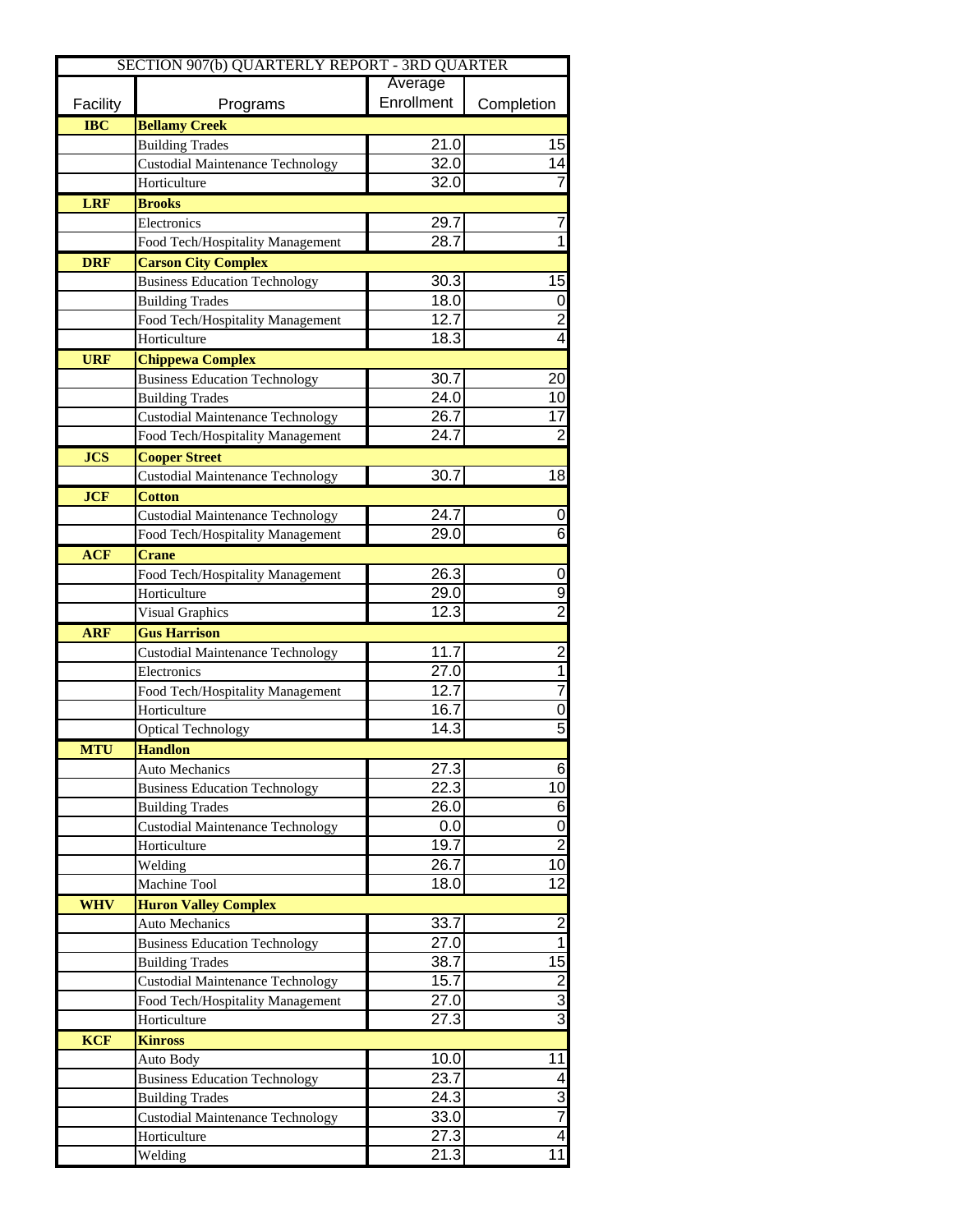|            |                                         | Average    |                             |
|------------|-----------------------------------------|------------|-----------------------------|
| Facility   | Programs                                | Enrollment | Completion                  |
| <b>LCF</b> | <b>Lakeland</b>                         |            |                             |
|            | <b>Business Education Technology</b>    | 23.3       | 14                          |
|            | Food Tech/Hospitality Management        | 32.0       |                             |
|            | Horticulture                            | 30.0       | 14                          |
| <b>MRF</b> | <b>Macomb</b>                           |            |                             |
|            | Food Tech/Hospitality Management        | 31.3       | 6                           |
|            | Horticulture                            | 36.3       | $\overline{2}$              |
| <b>RMI</b> | <b>Michigan Reformatory</b>             |            |                             |
|            | <b>Custodial Maintenance Technology</b> | 25.7       | 14                          |
| <b>STF</b> | <b>Mid Michigan</b>                     |            |                             |
|            | <b>Building Trades</b>                  | 15.7       | 10                          |
|            | <b>Custodial Maintenance Technology</b> | 25.3       | $\overline{5}$              |
|            | Electronics                             | 27.7       | $\overline{5}$              |
|            | Horticulture                            | 24.7       | $\overline{12}$             |
| <b>NRF</b> | <b>Mound</b>                            |            |                             |
|            | <b>Building Trades</b>                  | 30.3       | 0                           |
|            | <b>Custodial Maintenance Technology</b> | 18.3       | $\overline{13}$             |
|            | Horticulture                            | 28.7       | $\overline{2}$              |
| <b>MCF</b> | <b>Muskegon</b>                         |            |                             |
|            | <b>Auto Mechanics</b>                   | 0.0        | 0                           |
|            | <b>Custodial Maintenance Technology</b> | 0.0        | 0                           |
|            | Food Tech/Hospitality Management        | 0.0        | 0                           |
|            | Horticulture                            | 0.0        | $\overline{0}$              |
| <b>NCF</b> | <b>Newberry</b>                         |            |                             |
|            | <b>Custodial Maintenance Technology</b> | 45.0       | $\overline{25}$             |
| <b>OCF</b> | Ojibway                                 |            |                             |
|            | <b>Custodial Maintenance Technology</b> | 28.3       | 16                          |
| <b>SMT</b> | Parnall                                 |            |                             |
|            | <b>Auto Mechanics</b>                   | 32.3       |                             |
|            | <b>Building Trades</b>                  | 20.3       | $\frac{3}{5}$ $\frac{8}{5}$ |
|            | <b>Custodial Maintenance Technology</b> | 35.0       |                             |
|            | Horticulture                            | 11.0       |                             |
| <b>SPR</b> | <b>Pine River</b>                       |            |                             |
|            | <b>Business Education Technology</b>    | 24.0       | 24                          |
|            | Horticulture                            | 18.0       | $\overline{5}$              |
| <b>MPF</b> | <b>Pugsley</b>                          |            |                             |
|            | <b>Business Education Technology</b>    | 25.0       | $\overline{\mathbf{c}}$     |
|            | <b>Building Trades</b>                  | 35.0       | $\overline{17}$             |
| <b>RRF</b> | <b>Ryan</b>                             |            |                             |
|            | Electronics                             | 23.0       | 1                           |
|            | Food Tech/Hospitality Management        | 25.7       | $\overline{0}$              |
| <b>SRF</b> | <b>Saginaw</b>                          |            |                             |
|            | <b>Custodial Maintenance Technology</b> | 11.0       | $\overline{20}$             |
|            | Food Tech/Hospitality Management        | 49.3       | 16                          |
|            | Horticulture                            | 14.7       | 0                           |
| <b>SLF</b> | <b>St. Louis</b>                        |            |                             |
|            | <b>Custodial Maintenance Technology</b> | 24.0       | 14                          |
| <b>TCF</b> | <b>Thumb</b>                            |            |                             |
|            | <b>Building Trades</b>                  | 35.7       | 37                          |
|            | <b>Custodial Maintenance Technology</b> | 29.3       | 33                          |
|            | Food Tech/Hospitality Management        | 23.7       | <u>ဖ</u>                    |
|            | Horticulture                            | 20.0       |                             |
| <b>MTF</b> | <b>West Shoreline</b>                   |            |                             |
|            | <b>Business Education Technology</b>    | 0.0        | $\overline{0}$              |